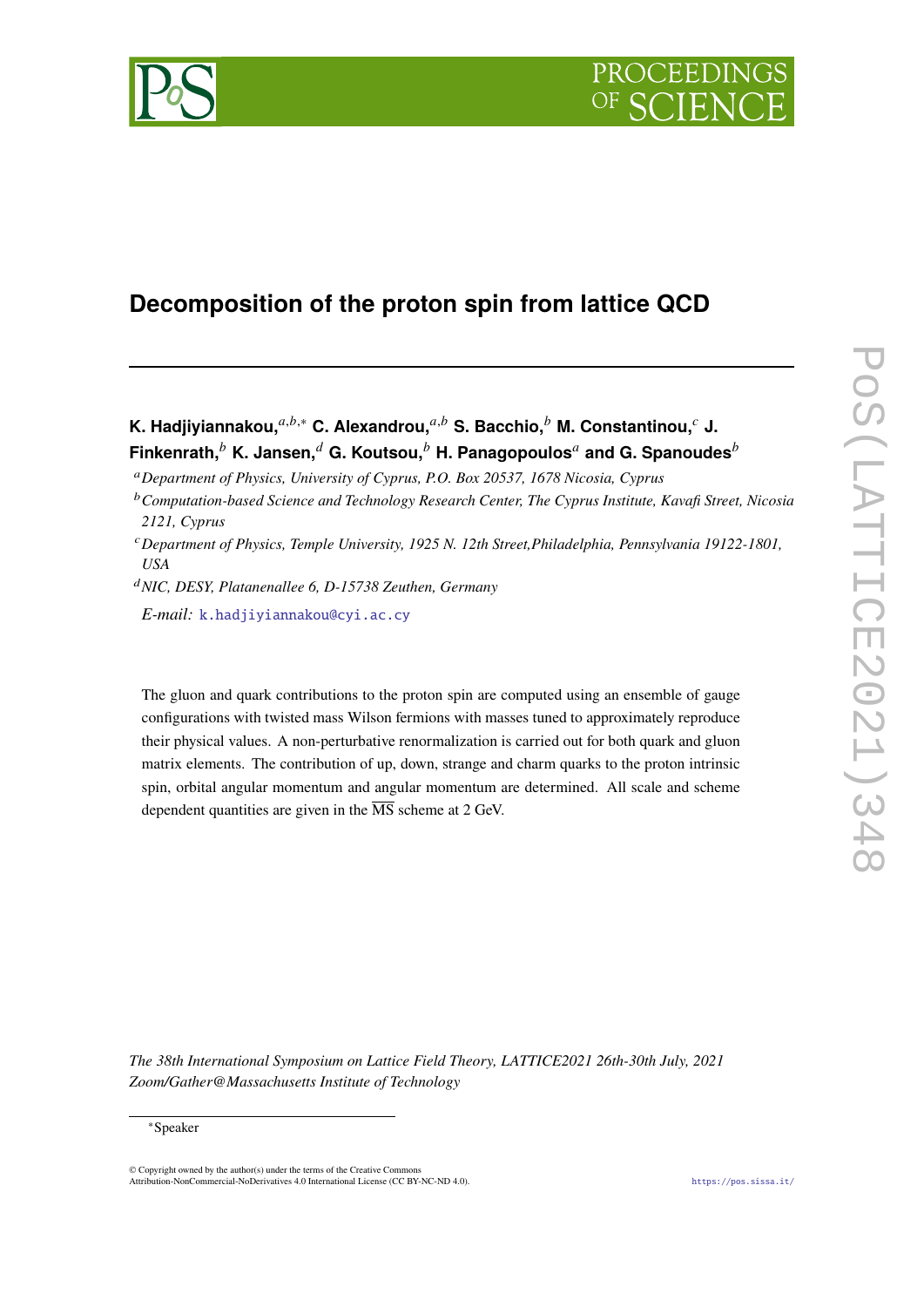#### **1. Introduction**

The proton is composed of quarks and gluons, therefore its spin arises from the intrinsic spin and orbital angular momentum of its constituents. The E80  $[1, 2]$  $[1, 2]$  $[1, 2]$  and E130  $[3, 4]$  $[3, 4]$  $[3, 4]$  experiments at SLAC carried out the first study of the proton spin. A surprise result emerged from the studies of the European Muon Collaboration (EMC) [\[5,](#page-7-4) [6\]](#page-7-5), namely it was found that less than a quarter of the proton spin comes from its valence quarks triggering the so-called proton spin puzzle. Recent experiments using polarized deep inelastic lepton-nucleon scattering (DIS) processes indeed confirmed that only about  $25-30\%$  [\[7–](#page-7-6)[12\]](#page-8-0) of the nucleon spin comes from the valence quark spin. For the strange quark, phenomenological analyses point to a negative value but their error is large [\[7,](#page-7-6) [11,](#page-7-7) [13–](#page-8-1) [15\]](#page-8-2). Additionally, the gluon helicity carries large uncertainties as determined using inclusive DIS experiments. The Relativistic Heavy Ion Collider (RHIC) [\[16–](#page-8-3)[18\]](#page-8-4) at BNL up to now provides only constraints on  $\int_{0.05}^{0.2} \Delta g(x) dx = 0.005_{-0.164}^{+0.129}$ .

In this study we provide the *complete decomposition* of the proton spin. We compute both valence and sea quark contributions, as well as the gluon contribution to the spin and momentum fraction of the proton. For the evaluation of the quark loop contributions that are computationally demanding, we use improved techniques developed in recent years [\[19\]](#page-8-5), as well as noise reduction methods [\[20,](#page-8-6) [21\]](#page-8-7). Compared to our previous work [\[22\]](#page-8-8), several improvements are achieved: i) Ref. [\[22\]](#page-8-8) used an ensemble of two degenerate light quarks ( $N_f = 2$ ) [\[23\]](#page-8-9), while in this work we use an ensemble of twisted mass fermions [\[24,](#page-8-10) [25\]](#page-8-11) that includes, light, strange and the charm quarks all with masses fixed to their physical values ( $N_f = 2 + 1 + 1$ ); ii) a more elaborated analysis of excited state contributions is carried out; iii) larger statistics are used; iv) calculation of the gluon contribution to the proton spin includes the generalized form factor  $B_{20}(0)$ ; and v) non-perturbative renormalization is carried out for both the quark and the gluon operators.

The starting point is the traceless Energy-Momentum Tensor (EMT), which can be composed into a quark

$$
\bar{T}_q^{\mu\nu} = \bar{\psi} i\gamma^{\{\mu} \overleftrightarrow{D}^{\nu\}} \psi \tag{1}
$$

and a gluon component

$$
\bar{T}_g^{\mu\nu} = F^{\{\mu\rho} F^{\nu\}}_{\rho}.
$$
\n(2)

 $F^{\mu\nu}$  is the gluon field-strength tensor and the notation  $\{\cdots\}$  means symmetrization over  $\mu$ ,  $\nu$  and subtraction of the trace and  $\vec{D} = (\vec{D} + \vec{D})/2$  is the symmetrized covariant derivative. As discussed in Refs. [\[26,](#page-8-12) [27\]](#page-8-13), the gauge invariant angular momentum operator is given by

$$
\vec{J}_g = \int d^3x \; (\vec{x} \times (\vec{E} \times \vec{B})), \tag{3}
$$

where  $\vec{E}$  and  $\vec{B}$  are the chromo-electric and chromo-magnetic fields. The quark angular momentum operator is given by

$$
\vec{J}_q = \int d^3x \left[ \bar{\psi} \frac{\vec{\gamma} \gamma^5}{2} \psi + \bar{\psi} (\vec{x} \times i \vec{D}) \psi \right], \tag{4}
$$

where the first term is identified as the intrinsic quark spin operator  $\Delta \Sigma_a$  and the second term is the quark orbital angular momentum  $L_q$ .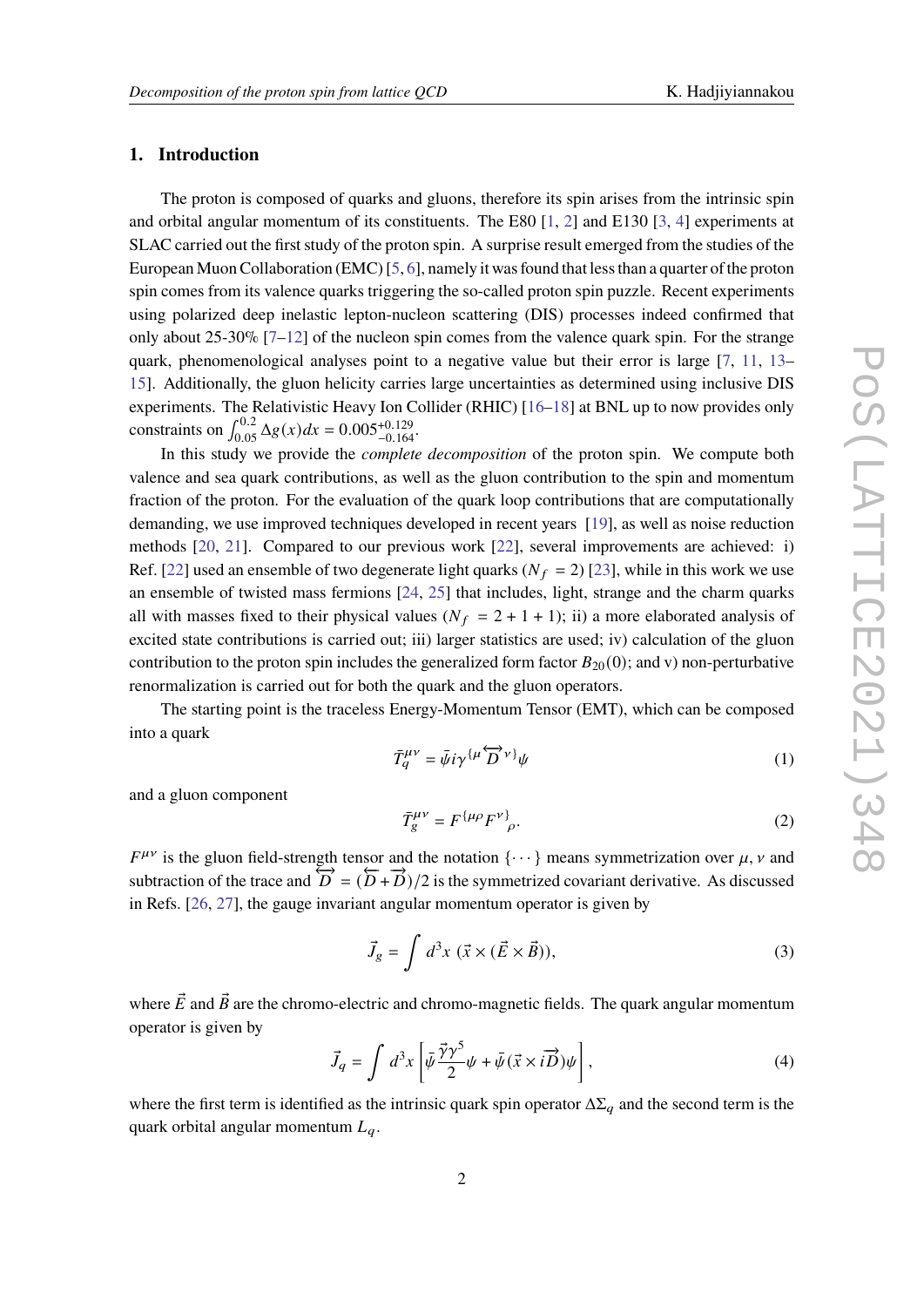The nucleon matrix elements of the EMT entering in the evaluation of the contribution to the proton spin decomposes in three generalized form factors (GFFs)  $A_{20}(q^2), B_{20}(q^2)$  and  $C_{20}(q^2)$  as follows [\[27\]](#page-8-13) in Minkowski space,

<span id="page-2-0"></span>
$$
\langle N(p',s')|T_{q,g}^{\mu\nu}|N(p,s)\rangle = \bar{u}_N(p',s')\Bigg[
$$
  

$$
A_{20}^{q,g}(q^2)\gamma^{\{\mu}P^{\nu\}} + B_{20}^{q,g}(q^2)\frac{i\sigma^{\{\mu\rho}q_{\rho}P^{\nu\}}}{2m_N} + C_{20}^{q,g}(q^2)\frac{q^{\{\mu}q^{\nu\}}}{m_N}\Bigg]u_N(p,s),
$$
 (5)

where  $u_N(p, s)$  is the nucleon spinor with momentum p and spin s,  $P = (p' + p)/2$  is the average momentum and  $q = p' - p$  the momentum transfer. In the forward limit the  $A_{20}^{q,g}(0)$  gives the quark and gluon average momentum fraction  $\langle x \rangle^{q,g}$  where  $\sum_a \langle x \rangle^q + \langle x \rangle^g = 1$ . As discussed in Ref. [\[26\]](#page-8-12), the nucleon spin can be written in terms of  $A_{20}$  and  $B_{20}$  in the forward limit

<span id="page-2-2"></span>
$$
J_N = \frac{1}{2} \left[ A_{20}^{q+g}(0) + B_{20}^{q+g}(0) \right] = \frac{1}{2},\tag{6}
$$

which together with the momentum sum relations leads to that  $\sum_q B_{20}^{q+g}(0) = 0$ . Although the average momentum fractions are directly accessible at zero momentum transfer as can be seen from Eq. [\(5\)](#page-2-0), the  $B_{20}(0)$  are extracted after extrapolation from finite momentum transfers. Since we have a direct way to compute  $J_{\lambda}^q$  $\frac{q}{N}$  and  $\frac{\Delta \Sigma_N^q}{2}$ , we can implicitly determine the quark orbital angular momentum via

<span id="page-2-3"></span>
$$
L_N^q = J_N^q - \frac{\Delta \Sigma_N^q}{2}.\tag{7}
$$

#### **2. Ensemble and Statistics**

In Table [1](#page-2-1) we give the parameters of the  $N_f = 2 + 1 + 1$  ensemble analyzed in this work denoted as cB211.072.64 [\[28\]](#page-8-14). The ensemble is produced using the Iwasaki [\[29\]](#page-8-15) improved gauge action and the twisted mass fermion formulation [\[24,](#page-8-10) [25\]](#page-8-11). A clover term [\[30\]](#page-8-16) is added to stabilize the simulations. The twisted mass fermion formulation is very well suited for hadron structure providing an automatic  $O(a)$  improvement [\[25\]](#page-8-11) with no need of improving the operators.

<span id="page-2-1"></span>**Table 1:** Simulation parameters for the cB211.072.64 [\[28\]](#page-8-14) ensemble,  $c_{SW}$  is the value of the clover coefficient,  $\beta = 6/g$  where g is the coupling constant,  $N_f$  is the number of dynamical quark flavors in the simulation, *a* is the lattice spacing, *V* the lattice volume in lattice units,  $m_{\pi}$  the pion mass,  $m_N$  the nucleon mass, and  $L$  the spatial lattice extent in physical units.

| $c_{SW}$ |  | $\gamma$ $\beta$ $N_f$ $a$ [fm] V |  | $m_{\pi}L$ $m_N/m_{\pi}$ $m_{\pi}$ [GeV] $L$ [fm]                           |  |
|----------|--|-----------------------------------|--|-----------------------------------------------------------------------------|--|
|          |  |                                   |  | 1.69 1.778 2+1+1 0.0801(4) $64^3 \times 128$ 3.62 6.74(3) 0.1393(7) 5.12(3) |  |

We analyze in total 750 configurations separated by 4 trajectories. For the computation of the connected three-point functions we use seven values of the sink-source time separation  $t_s$  ranging from 0.64 fm to 1.60 fm. In order to keep the signal-to-noise ratio approximately constant we increase the number of source positions as we increase  $t_s$ . The statistics used for each value of  $t_s$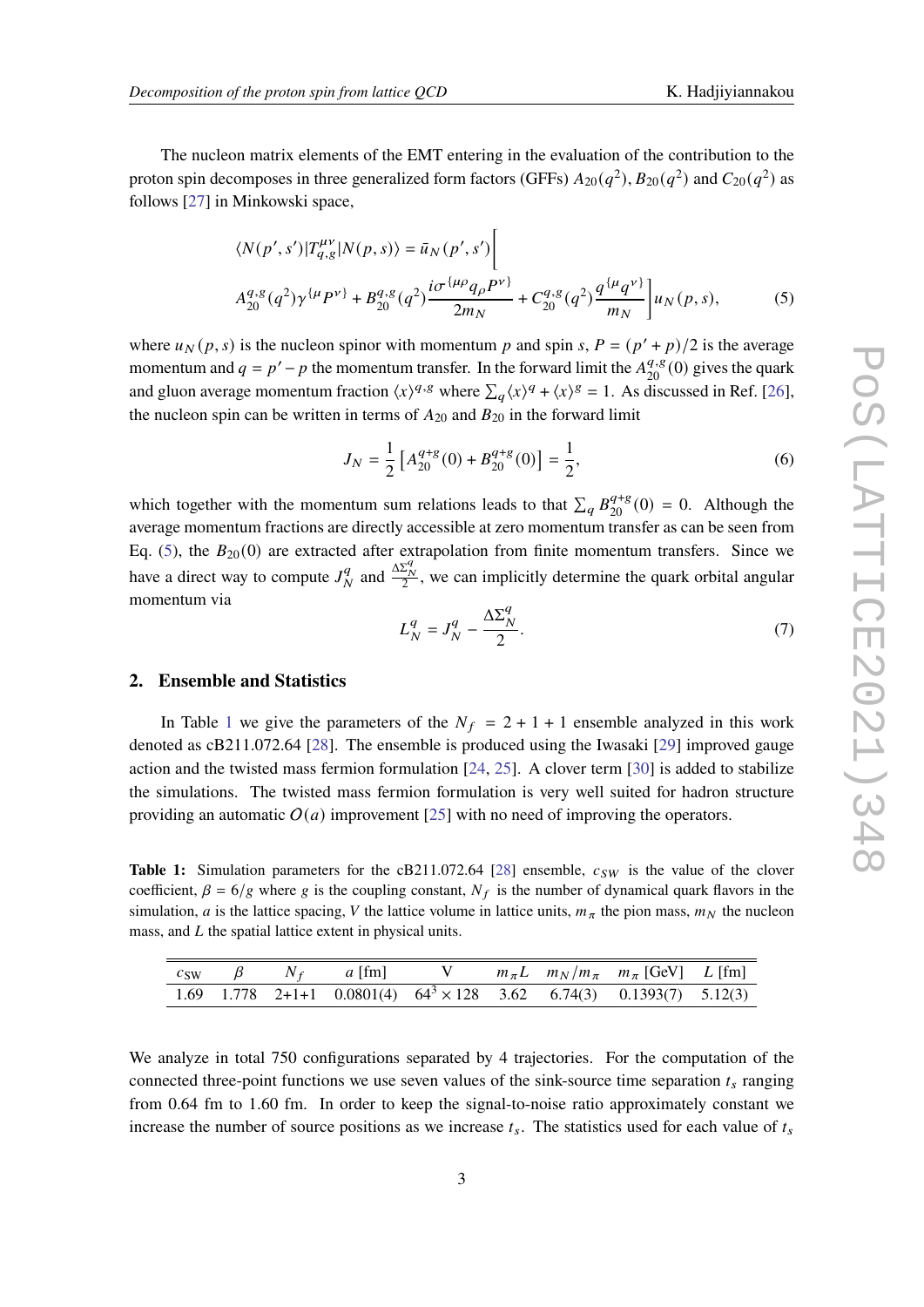are given in Table [2.](#page-3-0) For the computation of the disconnected quarks loops we use a combination of noise reduction algorithms, such as the one-end trick, deflation of the low modes, spin color dilution and hierarchical probing. Details on these algorithms can be found in Ref. [\[31\]](#page-8-17). The statistics are given in Table [2.](#page-3-0)

<span id="page-3-0"></span>**Table 2:** Left: Parameters used for the evaluation of the connected three-point functions. In the first column we give the value of  $t_s$  in lattice units and in the second column in physical units. In all cases 750 gauge configurations are analyzed. In the third column we give the number of source positions, and in the fourth column the total number of measurements. The last column gives  $N_{\text{inv}}$ , which is the total number of inversions per configuration. Right: Parameters and statistics used for the evaluation of the disconnected three-point functions. The number of source positions used for the evaluation of the two-point functions is  $N_{\text{srcs}} = 200$ per gauge configuration. In the case of the light quarks, we compute the lowest 200 modes exactly and deflate before computing the higher modes stochastically.  $N_r$  is the number of noise vectors, and  $N_{\text{Had}}$  the number of Hadamard vectors.  $N_{\text{sc}} = 12$  corresponds to spin-color dilution and  $N_{\text{inv}}$  is the total number of inversions per configuration.

| $t_s/a$ | $t_s$ [fm] | $N_{\rm{srcs}}$ | $N_{\text{meas}}$ | $N_{\text{inv}}$ |
|---------|------------|-----------------|-------------------|------------------|
| 8       | 0.64       | 1               | 750               | 120              |
| 10      | 0.80       | $\overline{2}$  | 1500              | 240              |
| 12      | 0.96       | 4               | 3000              | 480              |
| 14      | 1.12       | 6               | 4500              | 720              |
| 16      | 1.28       | 16              | 12000             | 1920             |
| 18      | 1.44       | 48              | 36000             | 5760             |
| 20      | 1.60       | 64              | 48000             | 7680             |

| Flavor  | $N_{\text{def}}$ | $N_r$ | $N_{\rm Had}$ | $N_{\rm sc}$ | $N_{\rm inv}$ |
|---------|------------------|-------|---------------|--------------|---------------|
| light   | 200              |       | 512           | 12           | 6144          |
| strange | 0                |       | 512           | 12           | 6144          |
| charm   | 0                | 12    | 32            | 12           | 4608          |

## **3. Results**

In order to extract the ground state matrix elements we compose a ratio of three- to two-point correlation functions and implement three methods to ensure that excited states contamination is sufficiently suppressed. Namely, we use the plateau method that assumes the lowest state dominates, the summation method where one sums the ratio over the insertion time taking into account the lowest state and a two-state fit approach that takes into account in addition to the lowest the first excited state. Fig. [1](#page-4-0) shows the connected contribution to  $\langle x \rangle_B^{\mu^+d^+}$ . As can be seen, from the results of the ratio, the value decreases as the source-sink separation increases indicating a severe excited state contamination. This is corroborated by the middle panel showing the predicted trend using the parameters extracted from the two-state fit. The two-state fit method shows clear convergence as a function of the lowest point included in the fit and is compatible with the result extracted from the summation method at larger time separations. Therefore, we use as final value, the one determined from the two-state fit. The corresponding results for disconnected contributions can be found in Ref. [\[31\]](#page-8-17).

In order to renormalize properly the EMT, since its quark components mix with the gluon, one needs a  $2 \times 2$  mixing matrix, which has in the diagonal the multiplicative renormalization functions  $(Z_{qq}, Z_{gg})$  and in the off-diagonal the mixing coefficients  $(Z_{qg}, Z_{gq})$ . For the computation of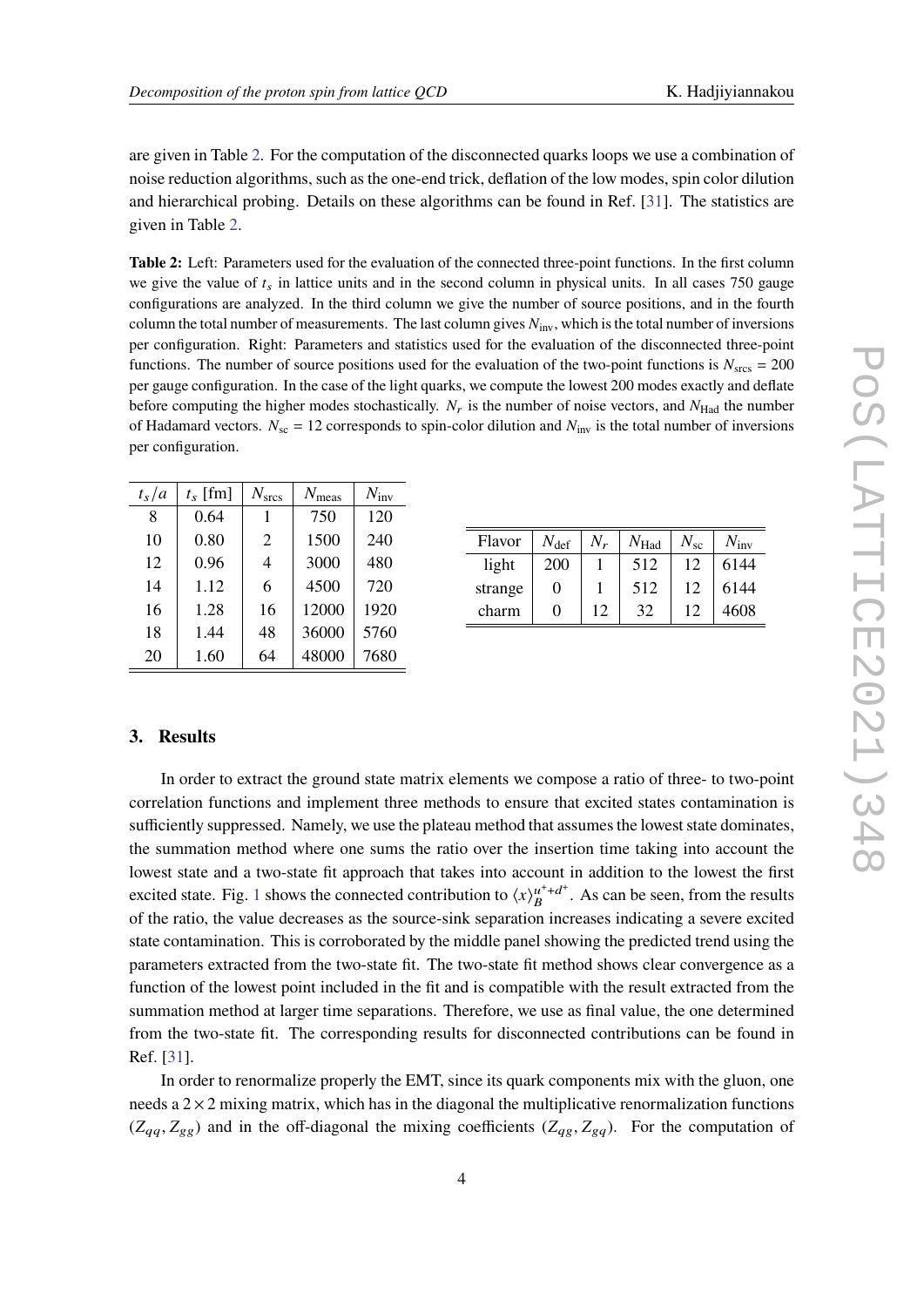<span id="page-4-0"></span>

**Figure 1:** Excited state analysis for determining the connected isoscalar average momentum fraction  $\langle x \rangle_B^{u^++d^+}$ . In the left panel, we show results for the ratio for source-sink separations  $t_s/a = 8$ , 10, 12, 14, 16, 18, 20 using blue circles, orange down triangles, up green triangles, left red triangles, right purple triangles, brown rhombus, magenta crosses, respectively. The results are shown as a function of the insertion time  $t_{ins}$  shifted by  $t_s/2$ . The dotted lines and associated error bands are the resulting two-state fits. In the middle panel, we show the plateau values or middle point when no plateau is identified, as a function of source-sink separation using the same symbol used for the ratio in the left panel for the same  $t_s$ . The grey band is the predicted time-dependence of the ratio using the parameters extracted from the two-state fit when  $t_s^{\text{low}} = 12a = 0.96$  fm. In the right panel, we show values extracted using the two-state fit (black squares) and the summation method (green filled triangles) as a function of  $t_s^{low}$  together with the  $\chi^2/d.o.f$  for each fit. The open symbol shows the selected value for the connected  $\langle x \rangle_B^{\mu^+ + d^+}$  with the grey band spanning the whole range of the figure being its statistical error.

the Green's functions we use the Rome-Southampton scheme and employ the momentum source method to increase statistical precision. An important aspect of our renormalization program is the improvement of the non-perturbative estimates by subtracting finite- $a$  effects [\[32,](#page-8-18) [33\]](#page-8-19), calculated to one-loop in lattice perturbation theory and to all orders in the lattice spacing,  $O(g^2 a^{\infty})$ . In Fig. [2,](#page-5-0) we present the case of  $Z_{qq}$  for both singlet and non-singlet flavor combinations. As can be seen, subtracting the lattice artifacts is an important factor in reducing finite  $a$  effects. It is worth mentioning that the singlet combination due to the inclusion of disconnected contributions has bigger errors. The computation of the  $Z_{g}$  is also performed non-perturbatively. More details on this determination can be found in Ref. [\[31\]](#page-8-17). The computation of the mixing components are done in perturbation theory up to one loop order.

The renormalized results then are obtained from the expressions

$$
X_R^{q^+} = Z_{qq} X_B^{q^+} + \frac{\delta Z_{qq}}{N_f} \sum_{q=u,d,s,c} X_B^{q^+} + \frac{Z_{qg}}{N_f} X_B^g
$$
 (8)

and

$$
X_R^g = Z_{gg} X_B^g + Z_{gq} \sum_{q=u,d,s,c} X_B^{q^+},\tag{9}
$$

where  $X = \langle x \rangle$ , J and  $\delta Z_{qq}$  is the difference between singlet and non-singlet  $Z_{qq}$  and  $N_f = 4$  since we use a massless renormalization scheme and thus need to take the chiral limit.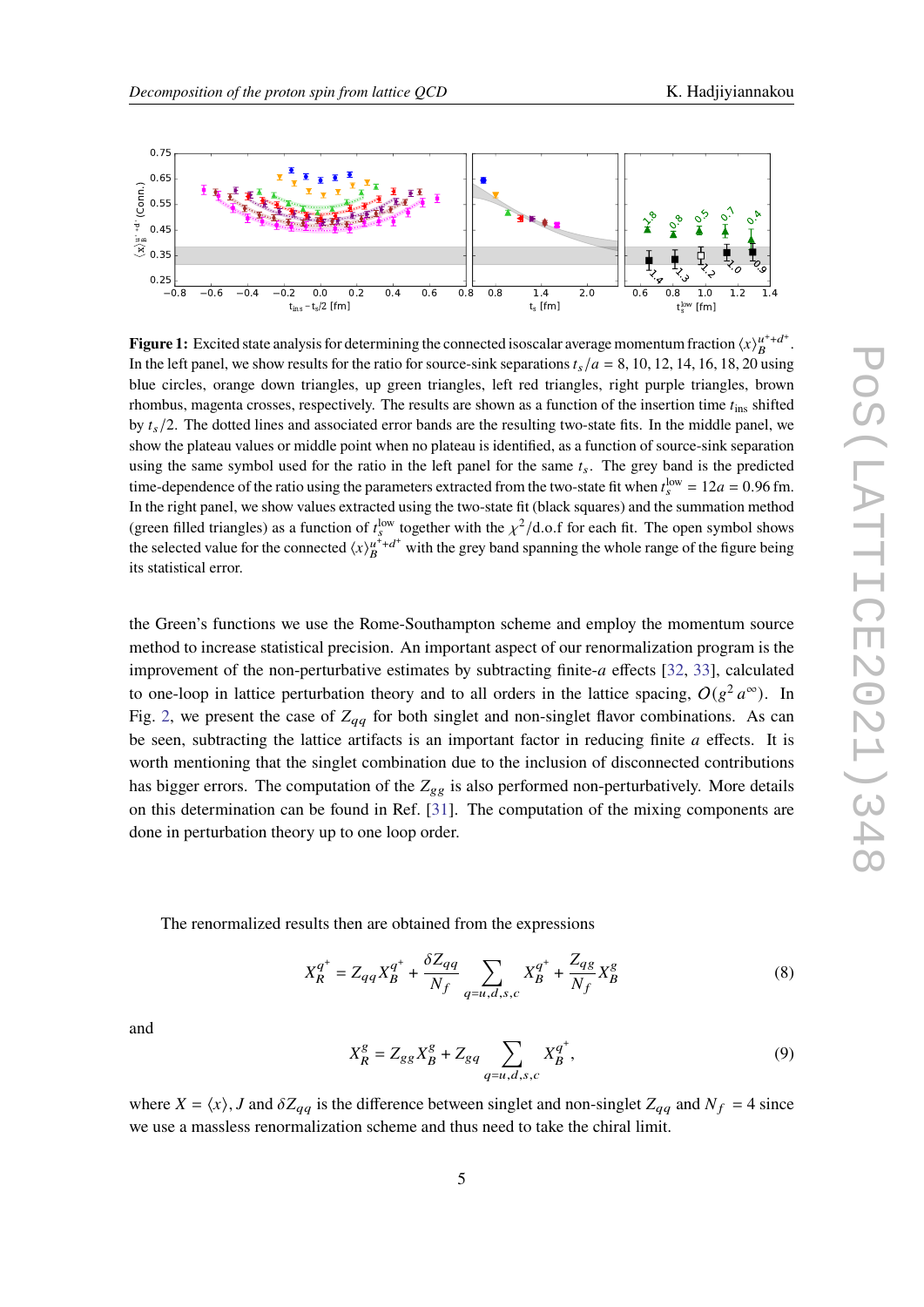<span id="page-5-0"></span>

**Figure 2:**  $\overline{Z}_{qq1}^{\text{MS}}$  (upper) and  $\overline{Z}_{qq2}^{\text{MS}}$  (bottom) as a function of the initial RI' scale  $(a\mu_0)^2$ . The purely nonperturbative data are shown with green crosses, and the improved estimates after the subtraction of  $O(g^2a^{\infty})$ terms are shown with red circles. The blue squares show results of the singlet case after substraction of lattice artifacts. The dashed lines show linear fits, and the extrapolated values with an open symbol.

Fig. [3](#page-6-0) shows our results for the proton average momentum fraction for both quarks and gluons. The up quark gives the largest quark contribution, twice bigger than the down quark. The strange quark is significantly smaller, about 5% of the total spin and the charm is only 2%. The gluon a larger contribution of about 45% of the total proton spin. Summing all the contributions confirms the expected momentum sum. Fig. [3](#page-6-0) also highlights that disconnected are very important and if excluded would result to a significant underestimation of the momentum sum. The individual contributions to the proton spin from the angular momentum are presented in Fig. [4](#page-6-1) as extracted from Eq. [\(6\)](#page-2-2). The major contribution comes from the up quark amounting to about 40% of the proton spin. The down, strange and charm quarks have relatively smaller contributions. All quark flavors together constitute to about 60% of the proton spin. The gluon contribution is significant, namely about 40% of the proton spin, providing the missing piece to satisfy the spin sum, namely 94.6(14.2)(2.8)%.

In Fig. [4](#page-6-1) we show our results for  $\frac{1}{2}\Delta \Sigma^{q^+} = \frac{1}{2}$  $\frac{1}{2}g^{q^+}$  $q^{\dagger}$ , where  $g_A$  is the axial charge. The up quark has a positive large contribution, the down quark contributes about half compared to the up and with opposite sign. Strange and charm quarks also have a negative contribution with the latter being about five times smaller than the former giving a 1% contribution.

Having both the quark angular momentum and the quark intrinsic spin allows us to extract the orbital angular momentum using Eq. [\(7\)](#page-2-3). Our results are shown in Fig. [4.](#page-6-1) The orbital angular momentum of the up quark is negative reducing the total angular momentum contribution of the up quark to the proton spin. The contribution of the down quark to the orbital angular momentum is positive almost canceling the negative intrinsic spin contribution resulting to a relatively small positive contribution to the spin of the proton.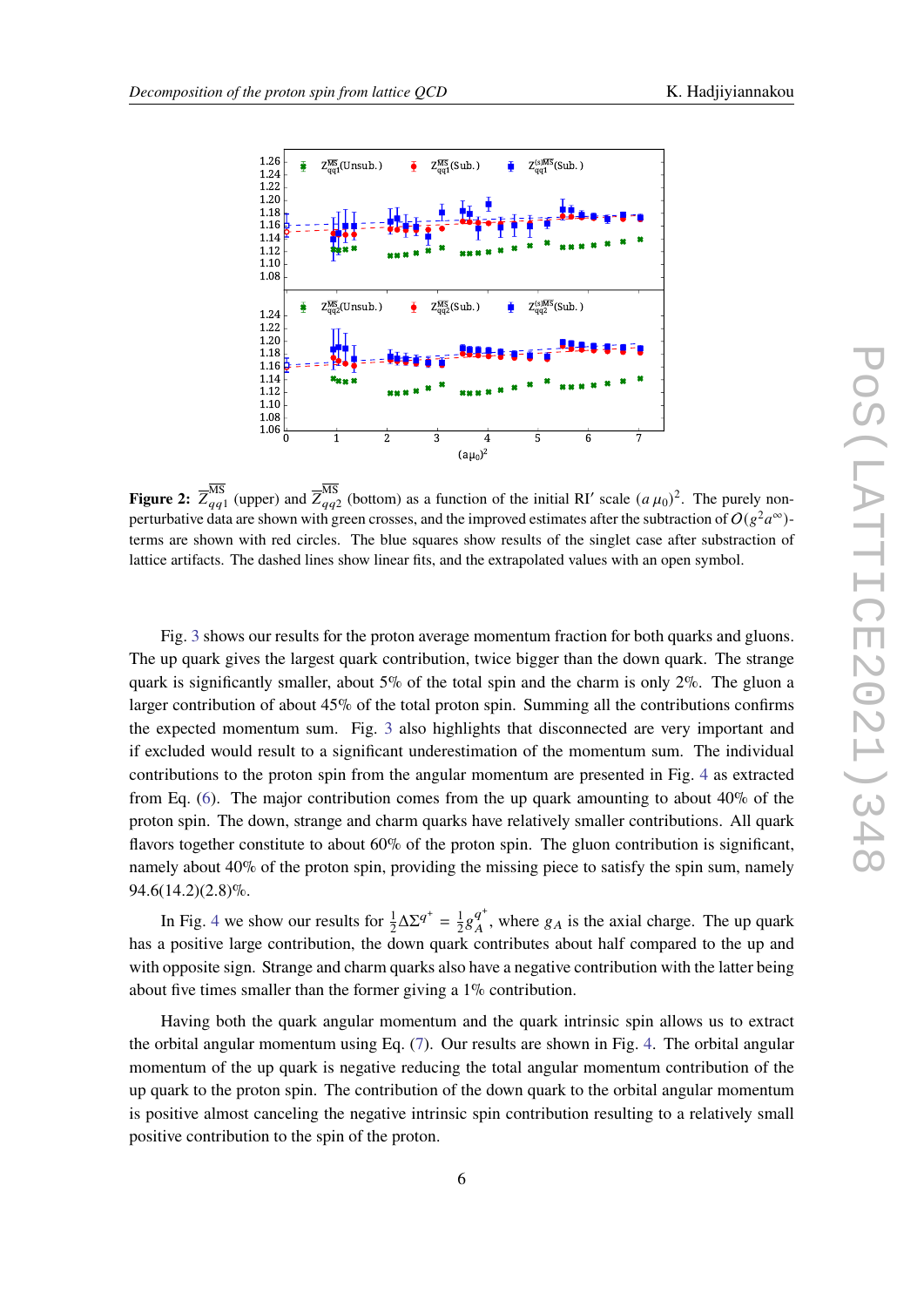<span id="page-6-0"></span>

**Figure 3:** Left: The decomposition of the proton average momentum fraction  $\langle x \rangle$ . We show the contribution of the up (red bar), down (green bar), strange (blue bar), charm (orange bar), quarks and their sum (purple bar), the gluon (cyan bar) and the total sum (grey bar). Whenever two overlapping bars appear the inner bar denotes the purely connected contribution while the outer one is the total contribution which includes disconnected taking into account also the mixing. The error bars for the former are omitted while for the latter are shown explicitly on the bars. The percentages written in the figure are for the total contribution. Right: The total angular momentum  $J$ . The notation is as the left.

<span id="page-6-1"></span>

**Figure 4:** Left: Results for the intrinsic quark spin  $\frac{1}{2}\Delta\Sigma_p^{q+}$  and right the quark orbital angular momentum  $L_p^{\tilde{q}+}$ .

## **4. Conclusions**

The various contributions to the proton spin [\[31\]](#page-8-17) are presented. The major outcomes are:

- i) The contribution of quarks to the intrinsic proton spin is found to be:  $\frac{1}{2} \sum_{q=u,d,s,c} \Delta \Sigma^{q^+}$ 0.191(15). This is in agreement with the upper bound of the COMPASS value  $0.13 \leq \frac{1}{2}$  $\frac{1}{2}\Delta\Sigma \leq$ 0.18 [\[34\]](#page-8-20). It is worth mentioning that our value for  $\frac{1}{2}\Delta\Sigma^{c^+} = -0.005(2)$  is the most precise determination to date.
- ii) The verification of the momentum sum for the proton computing all the contributions:  $\langle x \rangle^{u^+} + \langle x \rangle^{d^+} + \langle x \rangle^{c^+} + \langle x \rangle^g = 0.359(30) + 0.188(19) + 0.052(12) + 0.019(9) + 0.427(92) =$ 1.045(118).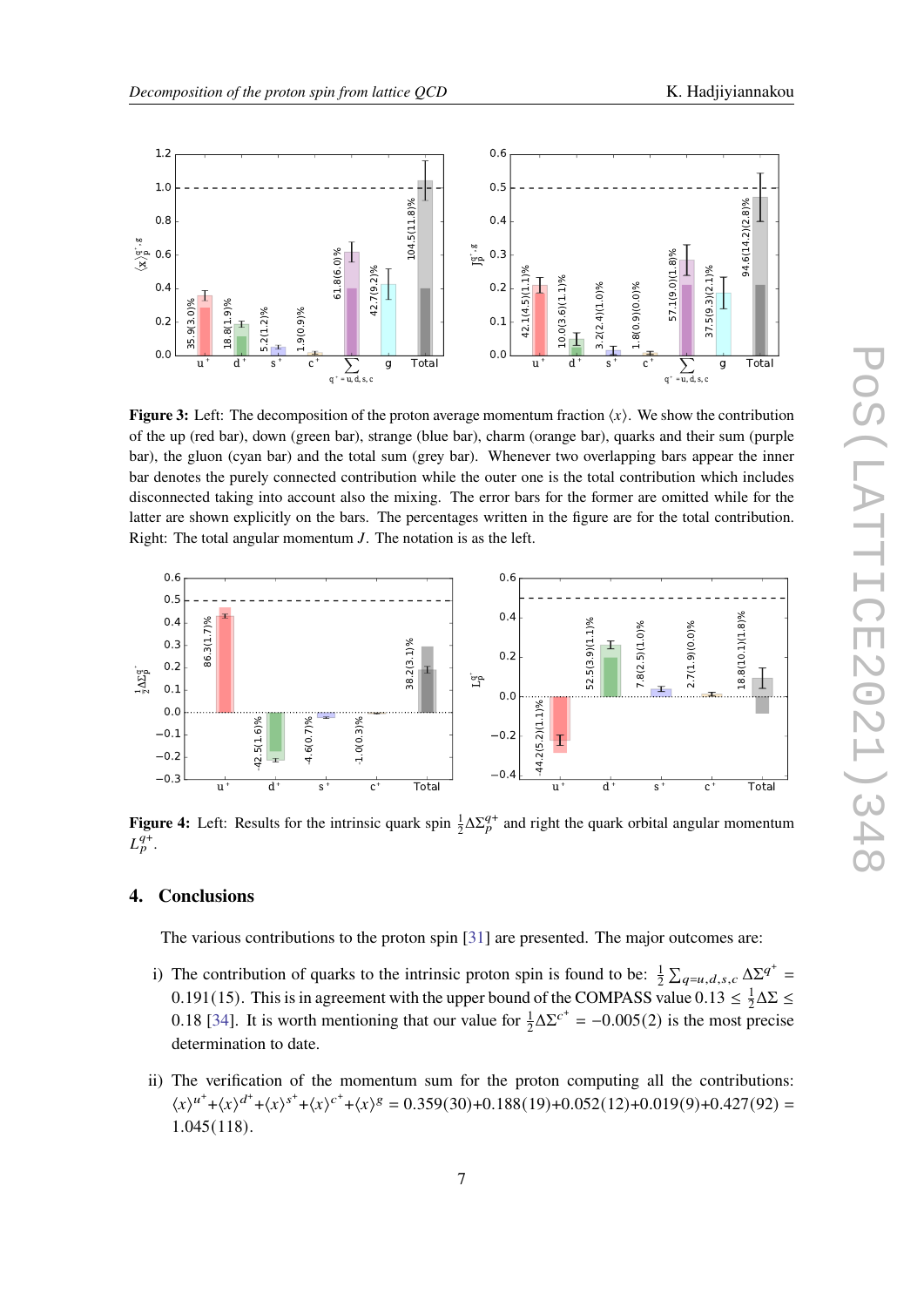- iii) The verification of spin sum of the proton. We find for the quark angular momentum  $J^{u^+} + J^{d^+} + J^{s^+} + J^{c^+} + J^g = 0.211(22)(5) + 0.050(18)(5) + 0.016(12)(5) + 0.009(5)(0) +$  $0.187(46)(10) = 0.473(71)(14).$
- iv) The computation of the quark orbital angular momentum given by  $\sum_{q=u,d,s,c} L^{q^+} = 0.094(51)(9)$ .

In the near future we plan to compute these quantities on two ensembles with smaller lattice spacings in order to perform the continuum limit directly at the physical point.

#### **Acknowledgments**

K.H. is financially supported by the Cyprus Research Promotion foundation under contract number POST-DOC/0718/0100 and EuroCC project funded by the Deputy Ministry of Research, Innovation and Digital Policy and the Cyprus Research and Innovation Foundation and the European High-Performance Computing Joint Undertaking (JU) under grant agreement No 951732. The JU receives support from the European Union's Horizon 2020 research and innovation programme. The authors gratefully acknowledge the Gauss Centre for Supercomputing e.V. (www.gauss-centre.eu) for funding the project pr74yo by providing computing time on the GCS Supercomputer SuperMUC at Leibniz Supercomputing Centre (www.lrz.de). Results were obtained using Piz Daint at Centro Svizzero di Calcolo Scientifico (CSCS), via the project with id s702. We thank the staff of CSCS for access to the computational resources and for their constant support.

## **References**

- <span id="page-7-0"></span>[1] M. J. Alguard et al., Phys. Rev. Lett. **37**, 1261 (1976), [,289(1976)].
- <span id="page-7-1"></span>[2] M. J. Alguard et al., Phys. Rev. Lett. **41**, 70 (1978), [,294(1978)].
- <span id="page-7-2"></span>[3] G. Baum et al., Phys. Rev. Lett. **45**, 2000 (1980), [,298(1980)].
- <span id="page-7-3"></span>[4] G. Baum et al., Phys. Rev. Lett. **51**, 1135 (1983), [,302(1983)].
- <span id="page-7-4"></span>[5] J. Ashman et al. (European Muon), Phys. Lett. **B206**, 364 (1988), [,340(1987)].
- <span id="page-7-5"></span>[6] J. Ashman et al. (European Muon), Nucl. Phys. **B328**, 1 (1989), [,351(1989)].
- <span id="page-7-6"></span>[7] D. de Florian, R. Sassot, M. Stratmann, and W. Vogelsang, Phys. Rev. Lett. **101**, 072001 (2008), <0804.0422>.
- [8] D. de Florian, R. Sassot, M. Stratmann, and W. Vogelsang, Phys. Rev. **D80**, 034030 (2009), <0904.3821>.
- [9] J. Blumlein and H. Bottcher, Nucl. Phys. **B841**, 205 (2010), <1005.3113>.
- [10] E. Leader, A. V. Sidorov, and D. B. Stamenov, Phys. Rev. **D82**, 114018 (2010), <1010.0574>.
- <span id="page-7-7"></span>[11] R. D. Ball, S. Forte, A. Guffanti, E. R. Nocera, G. Ridolfi, and J. Rojo (NNPDF), Nucl. Phys. **B874**, 36 (2013), <1303.7236>.